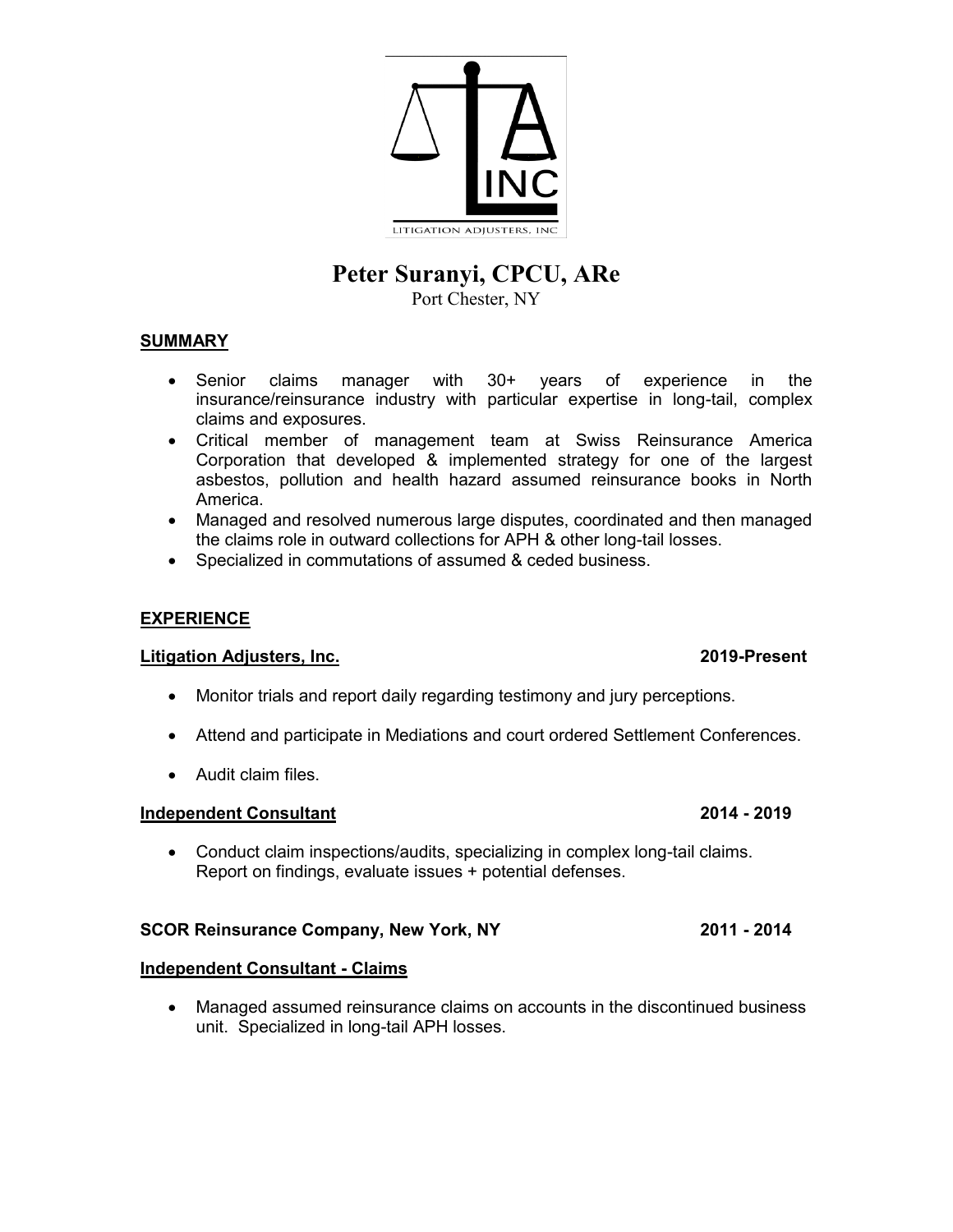# **Swiss Reinsurance America Corporation ("SRA"), Armonk, NY 1989 - 2010**

# **Vice President – Claims & Liabilities**

- Manager/Expert in Asbestos, Pollution and Health Hazards ("APH") Claims Unit of one of the largest global reinsurers.
- Managed claims team that handled 40% of SRA's assumed reinsurance APH claims & liability exposures, as well as outward retrocession reporting & collection efforts of Claims Department.
- Managed & coordinated assumed & ceded commutations on business with primarily APH exposures/losses.
- Resolved some of the largest reinsurance exposures & disputes via settlements and commutations.
- Managed team handling SRA's direct insurance business on all asbestos, pollution & health hazard losses during integration of Swiss Re and the former GE Insurance Solutions.
- Assisted in the development of SRA's Environmental Claims Unit and in building its expertise in identifying, analyzing, evaluating and resolving SRA's Asbestos & Environmental ("A&E") exposures.
- Drafted guidelines for SRA's A&E claims operations, including claims evaluations of present and future exposures.
- Major role in SRA team that developed strategy for A&E claims management and resolution that was presented and accepted by Swiss Re executives. The dedicated A&E department/unit formed as a result was ultimately designated the center of expertise for environmental claims for Swiss Re group companies worldwide.
- Coordinated APH Claims Unit's work with outside actuarial consultants on periodic analysis of SRA's ultimate A&E exposures.
- Worked on a number of group-wide initiatives for Swiss Re, including the company's efforts in establishing a Greenhouse Gas Risk Solutions Unit.

# **CIGNA / Insurance Company of North America, ("INAPRO"), New York, NY 1988**

### **Claims Analyst – Independent Consultant**

• Managed professional liability claims, primarily attorneys' E&O, throughout the U.S. and Canada. Evaluated, negotiated and disposed of a substantial percentage of caseload.

# **Trenwick America Reinsurance Corporation, Westport, CT 1988**

### **Claims Officer**

• Handled treaty and facultative brokered market reinsurance claims.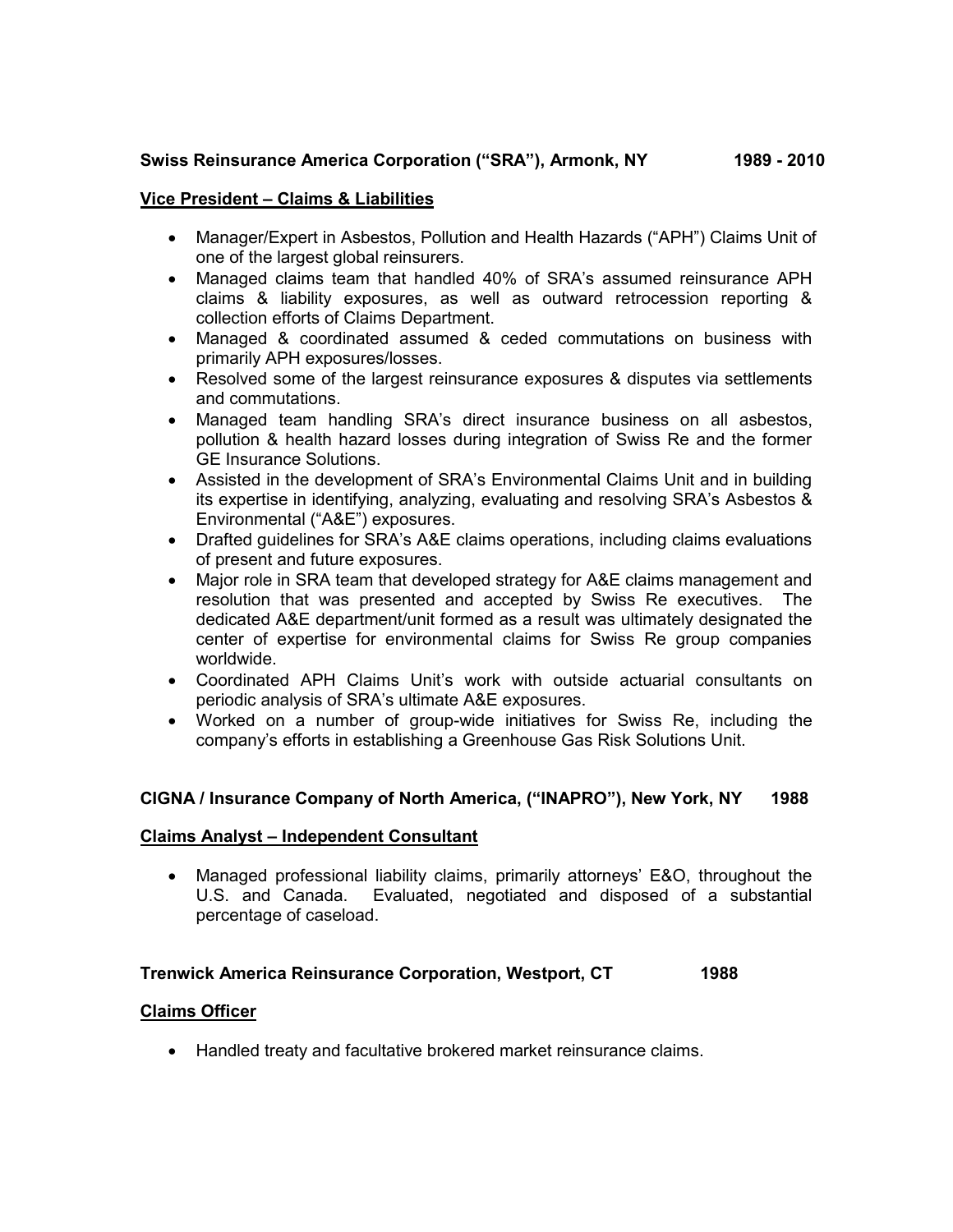# **Crum & Forster Managers Corporation, NY, NY 1986 - 1987**

## **Claims Specialist**

• Managed directors & officers and professional liability claims. Analyzed, evaluated and negotiated complex cases.

# **Liberty Mutual Insurance Company, NY, NY 1979 - 1986**

### **Claims Supervisor, Claims Adjuster**

- New York Contracting and Claims Offices. Handled general liability, auto & workers compensation claims.
- Suit Unit Evaluated and negotiated cases in New York Civil and Supreme Courts.

# **EDUCATION**

- Bachelor of Arts, History, Columbia College, NY, NY
- Master of Business Administration, International Business, Baruch College, City University of New York, NY, NY
- Associate in Reinsurance
- Chartered Property Casualty Underwriter

# **ASSOCIATIONS**

- CPCU Society and New York Chapter Member
- ARIAS·U.S. (AIDA Reinsurance and Insurance Arbitration Society)
- ARIAS Certified Arbitrator
- Association of Insurance & Reinsurance Run-Off Companies (AIRROC)

# **PUBLISHED ARTICLE**

• "Asbestos – 'Back to the Future'", Declarations, Summer 2001 (Excess/Surplus Lines Claims Association).

### **PRESENTATIONS**

- "Lead-Based Paint, Emerging Mass Tort Claims", Casualty Loss Reserve Seminar, September 2007.
- "Reinsurance Commutations Strategies and Pitfalls", 8th Cambridge Reinsurance Symposium, October 2004.
- "Sustainability", Aspen Clean Energy Roundtable IX, March 2002.